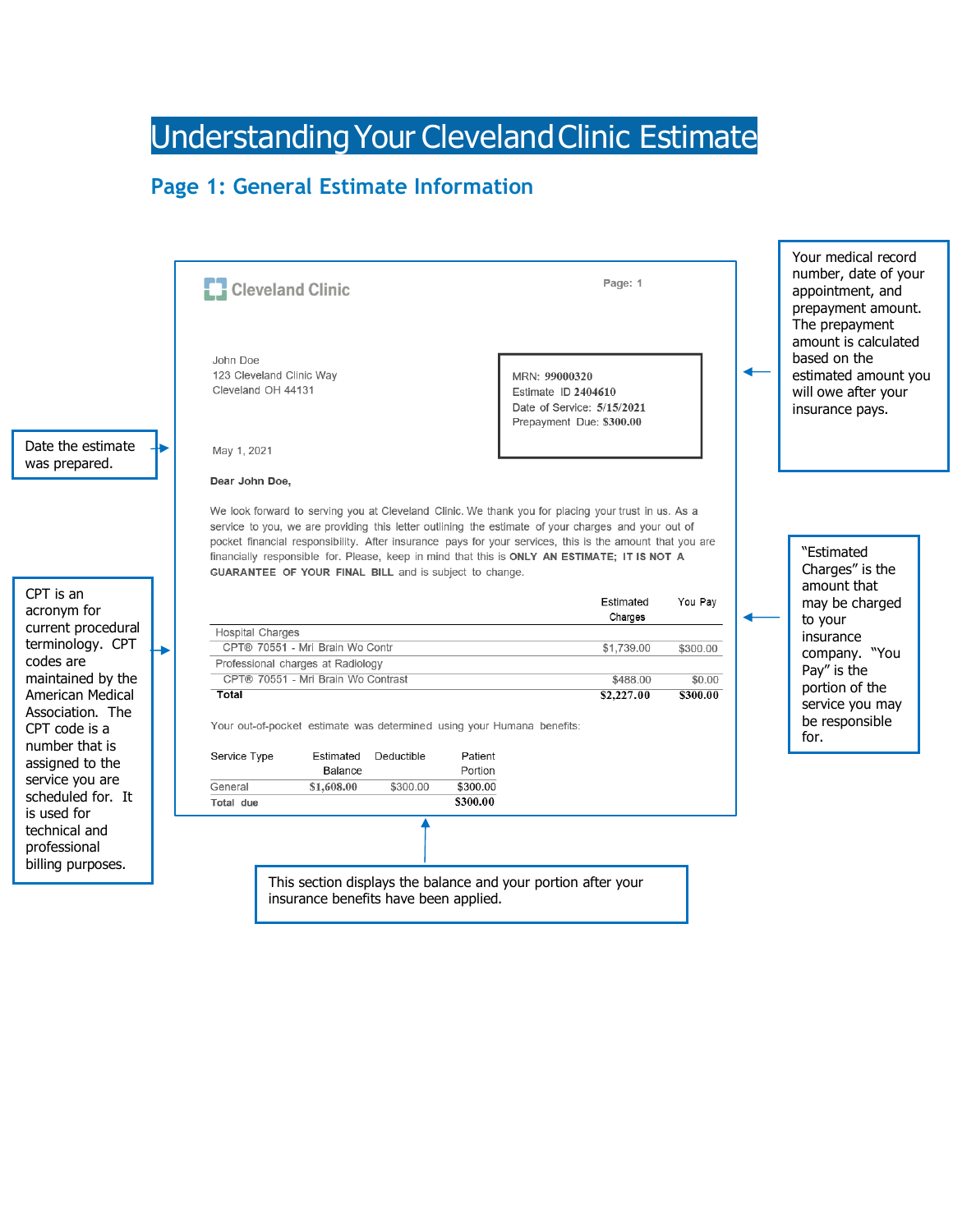#### **Understanding Your Cleveland Clinic Estimate Continued**

### Page 2: General Estimate Information

An estimate is an approximate calculation of what will be the total cost incurred for your medical visit. However, an estimate is not a guarantee of your final bill as this is an estimate and it is subject to change. Many variables may impact your amount due. These include, but are not limited to the circumstances noted below:

- Payer denies your service due to medical necessity, frequency of service or benefit exclusion
- Benefits change since the time of the estimate creation
- If services are cosmetic, elective or non-covered services
- Change in your treatment plan service ordered as a screening but becomes diagnostic during the procedure (often happens with colonoscopy or mammogram). Visit clevelandclinic.org/diagnosticscreening for additional information.
- Complications during your service/care, including pathology, additional procedures, extended OR time or additional days in the hospital
- Self-administered drugs Medicare does not pay for self-administered drugs as an observation patient. Visit medicare.gov for more information.
- Change in insurance coverage prior to service
- Providers, not contracted or employed with Cleveland Clinic, who provide care for you (your surgeon, radiologist, anesthesiologist, or pathologist)
- Cleveland Clinic physicians who utilize third party billers for specific services (eg. radiology and laboratory) therefore, you may receive separate bills for these physicians
- Additional specialty doctors needed for your care who are unanticipated at the time of order
- Error in the estimate creation

#### ╇

There are many reasons an estimate may differ from the statement you will receive. Above is a list of circumstances that may affect the actual cost of your visit.

This quide may help with common questions related to insurance, billing, and financial assistance.